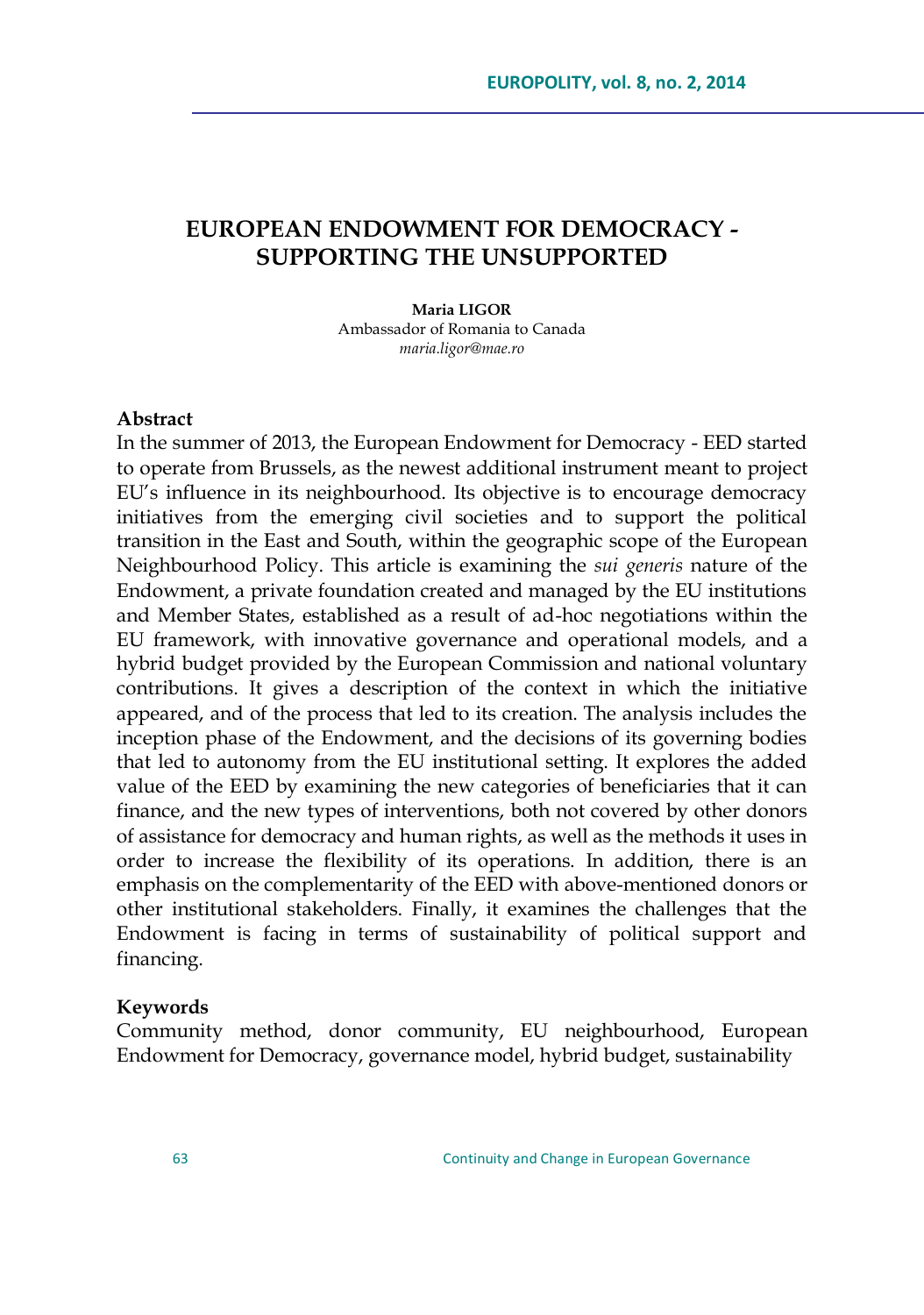### **1. INTRODUCTION**

Today diplomacy is practiced in a post-modern international environment, both integrated and fragmented, with enormous flows of information disseminated instantaneously. In this environment an increasingly high number of actors, state and non-state, rely on a wide variety of innovative resources to exert influence, and establish diffuse power relations.

The European Union is an international actor aspiring to consolidate its global projection, through its core values – democracy and human rights.

An example of such new innovative means of external action is the emergence of the European Endowment for Democracy (EED) as an additional instrument through which the EU provides technical and financial support to democratization and human rights promotion in its neighbourhood. The Endowment is a new independent body channelling government grants, the newest addition to the donor community.

EED took shape in a fertile political context in the aftermath of the Arab Spring. It is based on the partnership between EU institutions, the Commission and the Parliament, in particular, and Member States. Although its stakeholders are essentially government institutions, it has been established as a private foundation, the decision been prepared and taken within the Community framework and following a light version of the Community method. It also has a hybrid budget, constituted of EU funds and voluntary contributions of European governments.

Moreover, its governance and operational models combine the governmental and civic dimensions. In the decision-making bodies participate experts from the civil society and members of the European Parliament, alongside the representatives of the Member States, essentially diplomats.

A guiding principle for EED's operations is to search for complementarity with others in the arena of international cooperation for democratization, including other EU instruments. It looks to the added value of its intervention before deciding to step in and support specific initiatives. That translates into a more flexible constraint-free *modus operandi.* 

This article aims to present the European Endowment for Democracy as a case study for a wider research on new forms of expression in contemporary diplomacy. It explores the context and reasons for its creation. It dwells on the uniqueness of its hybrid nature that combines public/ governmental and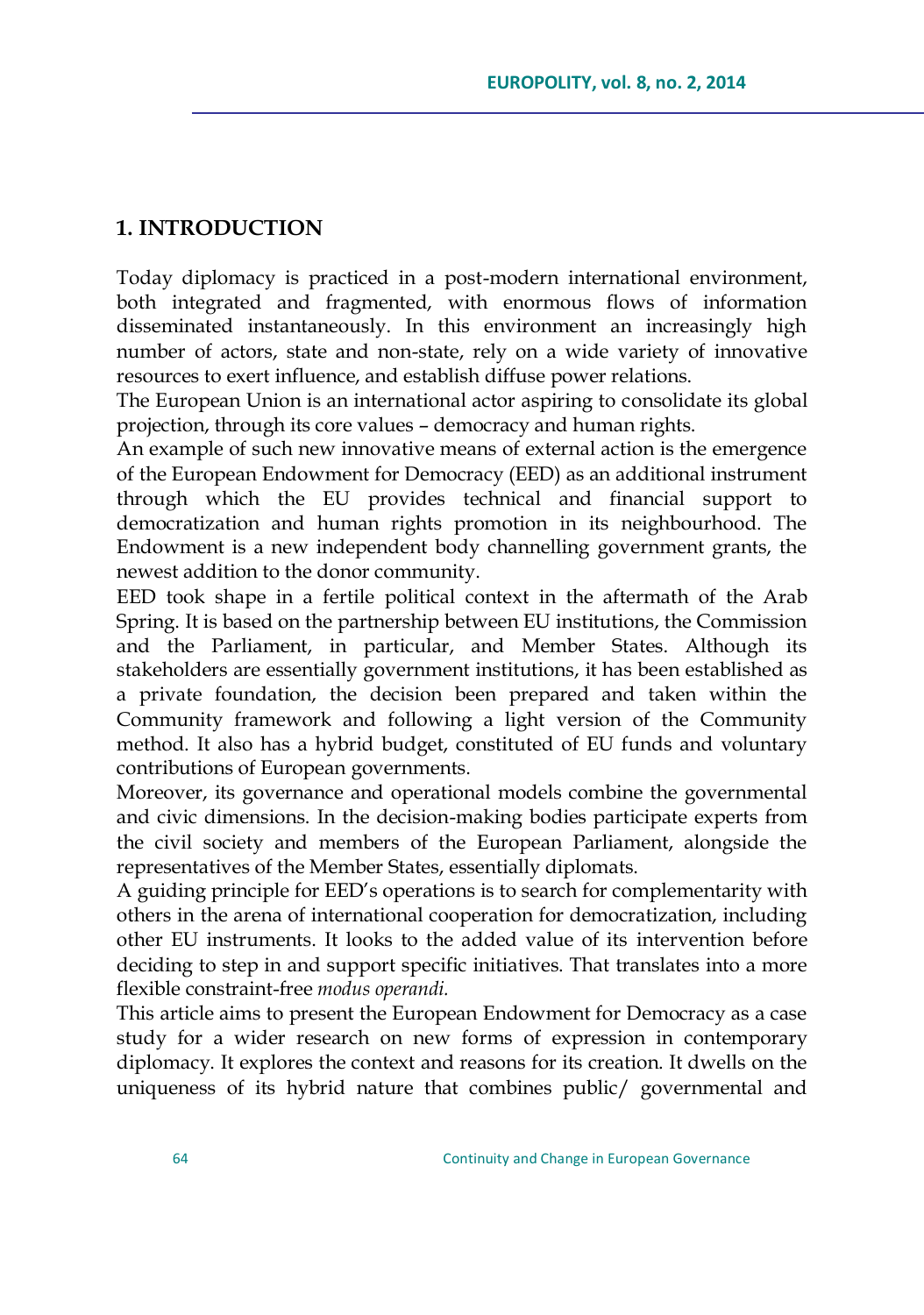private features. It also examines the effectiveness and viability of its operational model, starting from its stated objective to fill an existing gap in the promotion of democracy, and in supporting the unsupported.

#### **2. EED - A NEW INTERNATIONAL ACTOR**

EED is a *sui generis* entity established, from a legal point of view, as a private foundation, in Brussels, under the Belgian jurisdiction, by the EU and its Member States. Its aim is to support the efforts of local actors from the civil societies in EU neighbouring countries, by financing projects that promote democracy.

As underlined in its Mission Statement, its main objective is to encourage democracy and support the political transition in the geographical area covered by the European Neighbourhood Policy, in complementarity with other EU instruments (EED 2013c). Beneficiaries can be: emerging prodemocracy movements, civil society organizations, or other social actors, potential leaders, new media and independent journalists (including social media). The assistance is conditional upon a democratic clause: the recipients of support must adhere to democratic values, respect human rights and subscribe to the principle of non-violence.

Since EED's inception in December 2012, its attention has been directed towards those local actors who act in favour of democracy and do not receive support from other donors. They may experience temporary difficulties in covering expenses (in need of bridge funding), or do not meet stricter eligibility criteria or administrative requirements imposed by other institutional donors, including the European Commission.

The search for added value is at the centre of EED's activities, therefore the Endowment is willing to support projects originating in environments where there are substantial political or operational risks, such as repressive regimes or situations of instability, both in Eastern Europe or in North Africa and Middle East. It is ready to engage in pre-democratic or difficult stages of transition processes (such as the crisis in Ukraine) thereby paving the way for classical instruments of the EU, and providing an alternative source to official assistance. EED is also aiming at supporting emerging actors, individuals and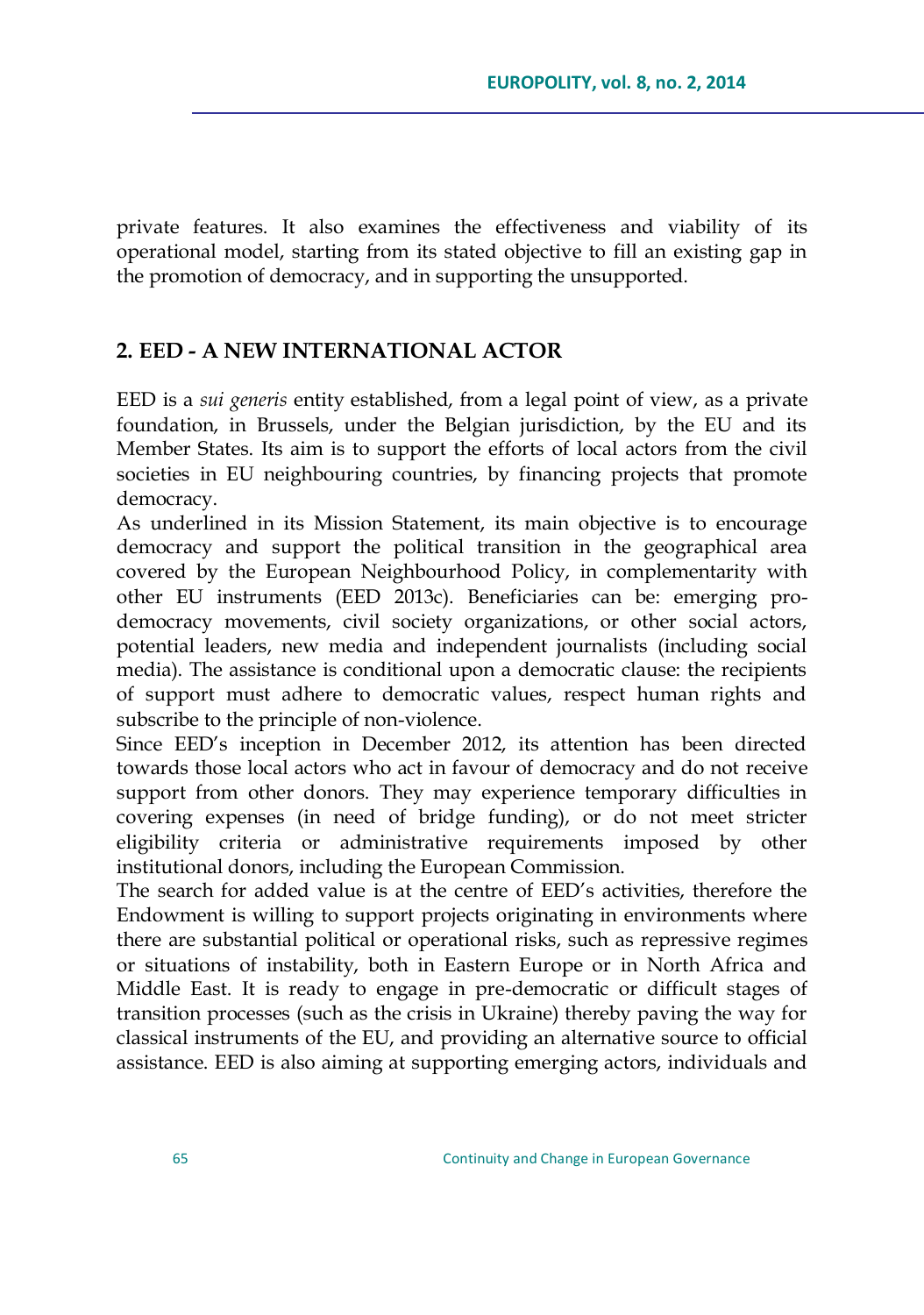pro-democracy movements, often not eligible for official assistance because of their lack of experience.

In this respect, it is essential to ensure complementarity to the work carried out by the European External Action Service and the Commission in the countries of the geographical mandate of European Neighbourhood Policy, through EU financial instruments such as the European Instrument for Democracy and Human Rights (EIDHR), the Instrument for Stability (IfS), the European Neighbourhood Partnership Instrument (ENPI), the Instrument for Development Cooperation, as well as synergy with relevant international organizations and Member States' bilateral instruments.

The priorities (EED – n.d./a) established for the first three-year cycle of the EED activities are organized in three categories:

- it intervenes in situations of **democracy deficit or in order to strengthen democracy**, the support being given in cases of repression to activists *in situ* or in exile, as well as in societies already in transition which aim to strengthen the rule of law,
- support to **pro-democracy actors**  individuals or unregistered organizations which otherwise would not qualify for funding through EU instruments or from other donors, including those in repressive systems, as well as local communities or youth groups, journalists and independent media, social media, and other civil society organizations or think-tanks active in promoting democracy,
- develop its own analytical capacity and **facilitate networks of contacts** between organizations in the countries of reference and European or international organizations, in order to make widely known the work and conditions under which pro-democracy actors act in the field.

The EED Mission Statement, adopted in June 2013, explains the four key features of the new entity:

● first, its **European character**, as a creation of European states and EU institutions, which operates independently, by autonomously defined rules;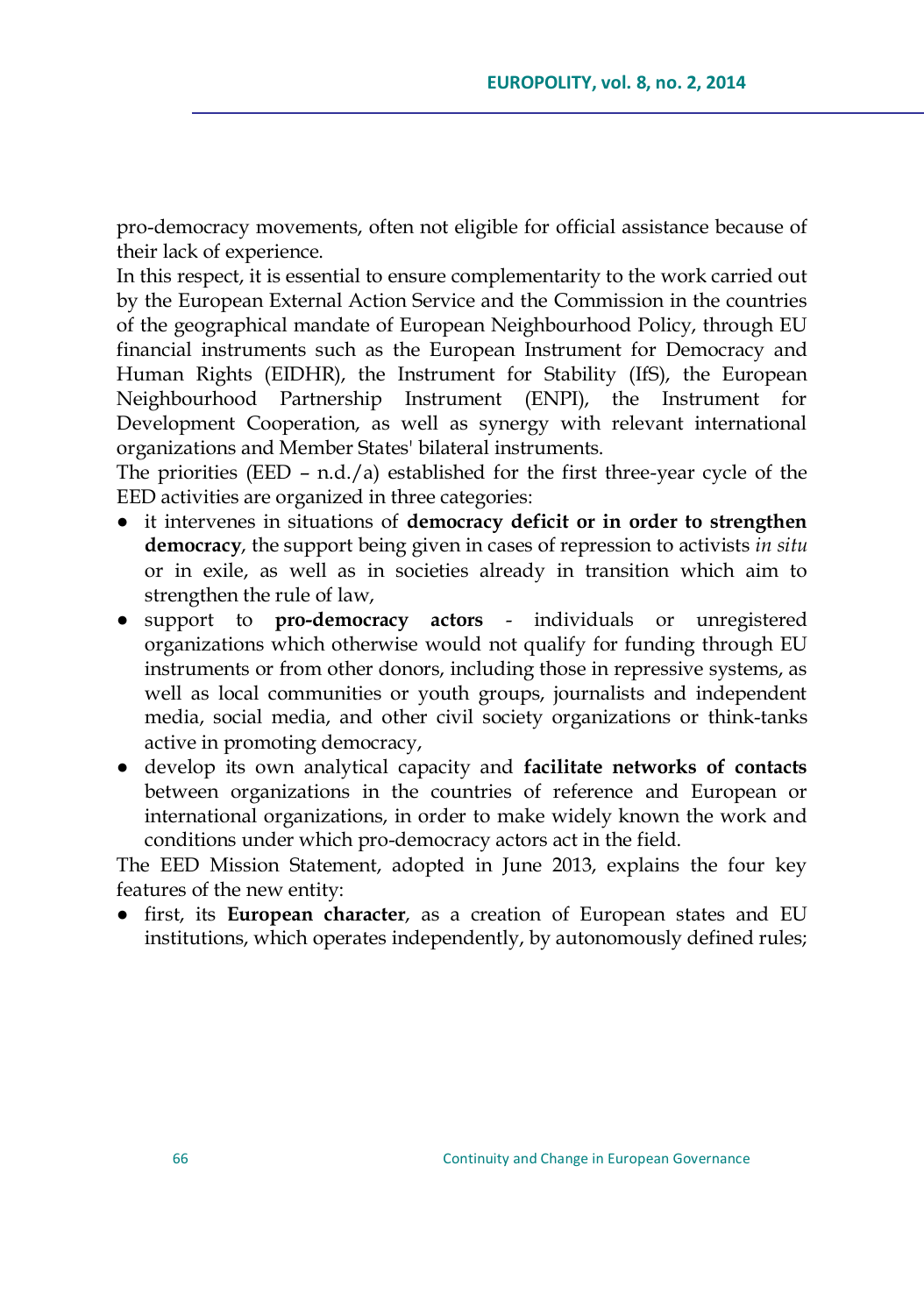- second, it supports democratization processes undertaken by local actors, in the spirit of solidarity and partnership - **EED supports not exports or imposes democratization**, which remains a national, local process<sup>1</sup>;
- third, the assistance will be given mainly to those who cannot get support through other dedicated instruments of the EU or Member States or from other donors - **Supporting the Unsupported**;
- finally, it searches for **complementarity and added value**, through a flexible operational model, adapted to a variety of situations and specific contexts, in consultation and coordination with other actors from the donor community.

# **3. CONTEXT**

Conceptually, the new entity is anchored in the provisions of Article 21 of the Lisbon Treaty, which states that the Union's external action will be guided by the respect for democratic principles and human rights which have inspired its own creation, development and enlargement.

Delivering on an old ambition of the EU to develop flexible instruments for supporting democratization and human rights that allow for rapid intervention in critical situations, it becomes possible due to a combination of political leadership and favourable context.

The historical changes in North Africa and rising tensions in Eastern Europe have highlighted the inadequacy of the European Neighbourhood Policy tool box. This policy, implemented since 2004, has been essentially inspired by the model of the assistance and conditionality applied successfully in the EU enlargement process. The fundamental difference between the two policies one designed to create around Europe a "ring of friends", the other having as aim (and motivation) the accession - explains the lack of effectiveness and the limited degree of attraction of the Neighbourhood Policy among the beneficiary countries.

 $\overline{a}$ 

<sup>&</sup>lt;sup>1</sup> "National ownership is indispensable to ignite the engine of change", Mission Statement of the EED [\(www.democracyendoment.eu\)](http://www.democracyendoment.eu/).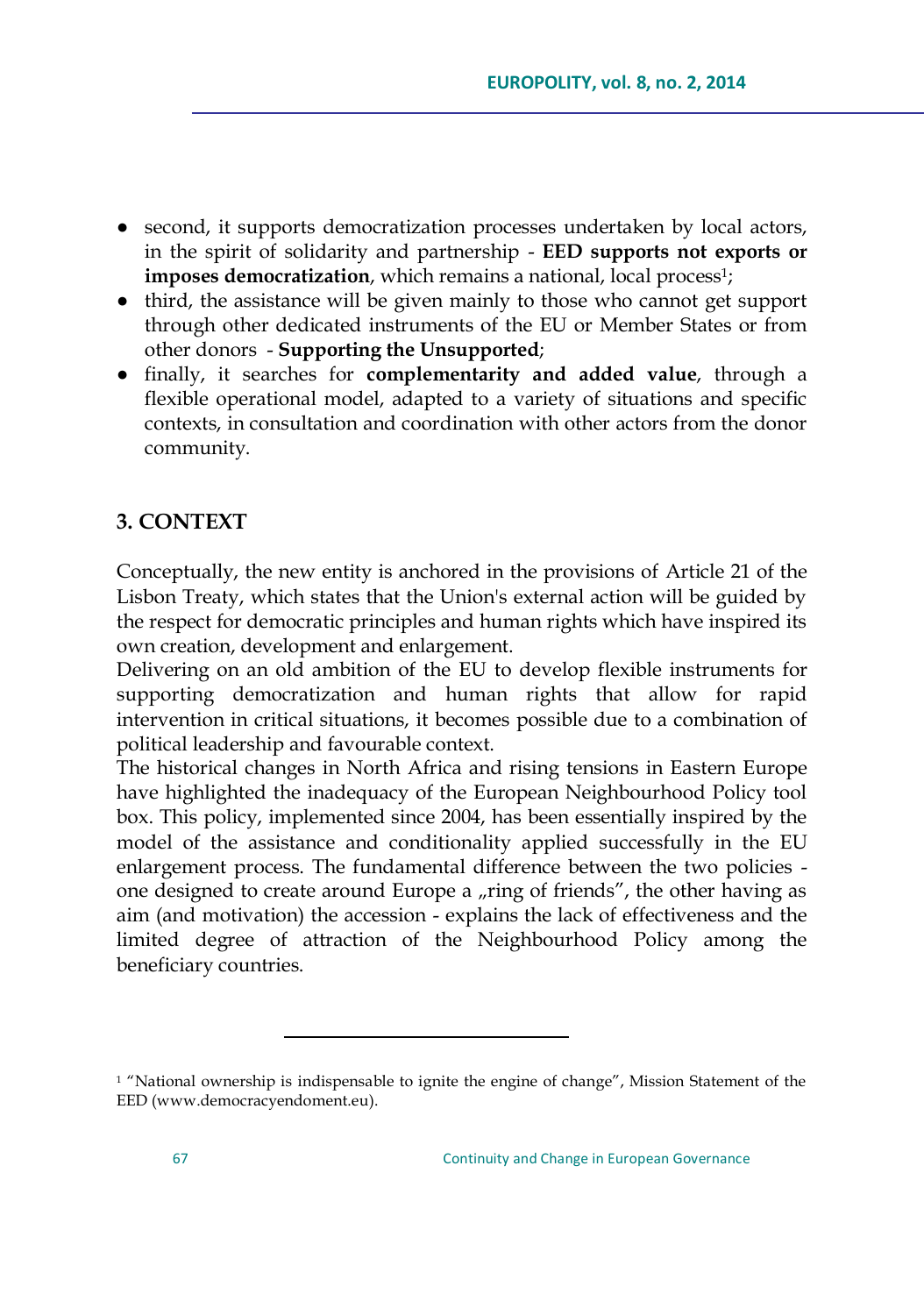When the EU evaluated its response to the Arab Spring (European Commission 2011), several problems that required institutional response were brought to light. Overall, the EU performance was deemed unsatisfactory. The main issues concerned the lack of information, anticipation and, in general, analytical ability to decipher the dramatic changes produced in countries like Tunisia, Egypt and Libya, as well as the inadequacy of existing instruments such as the EIDHR for rapid response, in a fluid evolving environment.

In social terms, the tension between a virtual connection of segments of the population in North Africa through the Internet and social media to the European model of society and the insurmountable physical barriers of the EU immigration policy became explicit. The events of 2011 have highlighted the contradiction between the EU rhetoric - the objective of promoting democracy and the respect for human rights - and the *realpolitik* type of behaviour that privileged the security and stability through cohabitation with autocratic leaders. The paradigm of the fight against terrorism and other strategic considerations enhanced the status of allies of the authoritarian and dictatorial regimes in the Southern Neighbourhood. The rapid succession of events in North Africa has taken by surprise the European Union and the European leaders who, at least in the initial stages, reacted hesitantly. That and the lack of immediate effective support for democracy activists placed the Europeans in an awkward position.

On the other hand, the determination and ambitions of Poland, which in the second semester of 2011 held the rotating presidency of the EU Council, overwhelmingly influenced the chances of the EED. The Polish diplomacy and especially its former Foreign Minister Sikorski seized the opportunity to promote an initiative that was meant to become emblematic for its first ever presidency. Poland has found an ally in the EEAS and Catherine Ashton, the High Representative, who sought to dissipate the criticism for the lack of coherence of the Union's response to the Arab Spring. That criticism also concerned the existing EU support instruments.

Finally, the additional element of a rather favourable context for the creation of the EED was the changing security paradigm. The US administration promoted the shifting of attention from military action to soft power in foreign policy. There was also a renewed disposition for cooperation between the transatlantic partners, after the 2003 schism generated by the American intervention in Iraq. This new syntony has been reflected in the reference that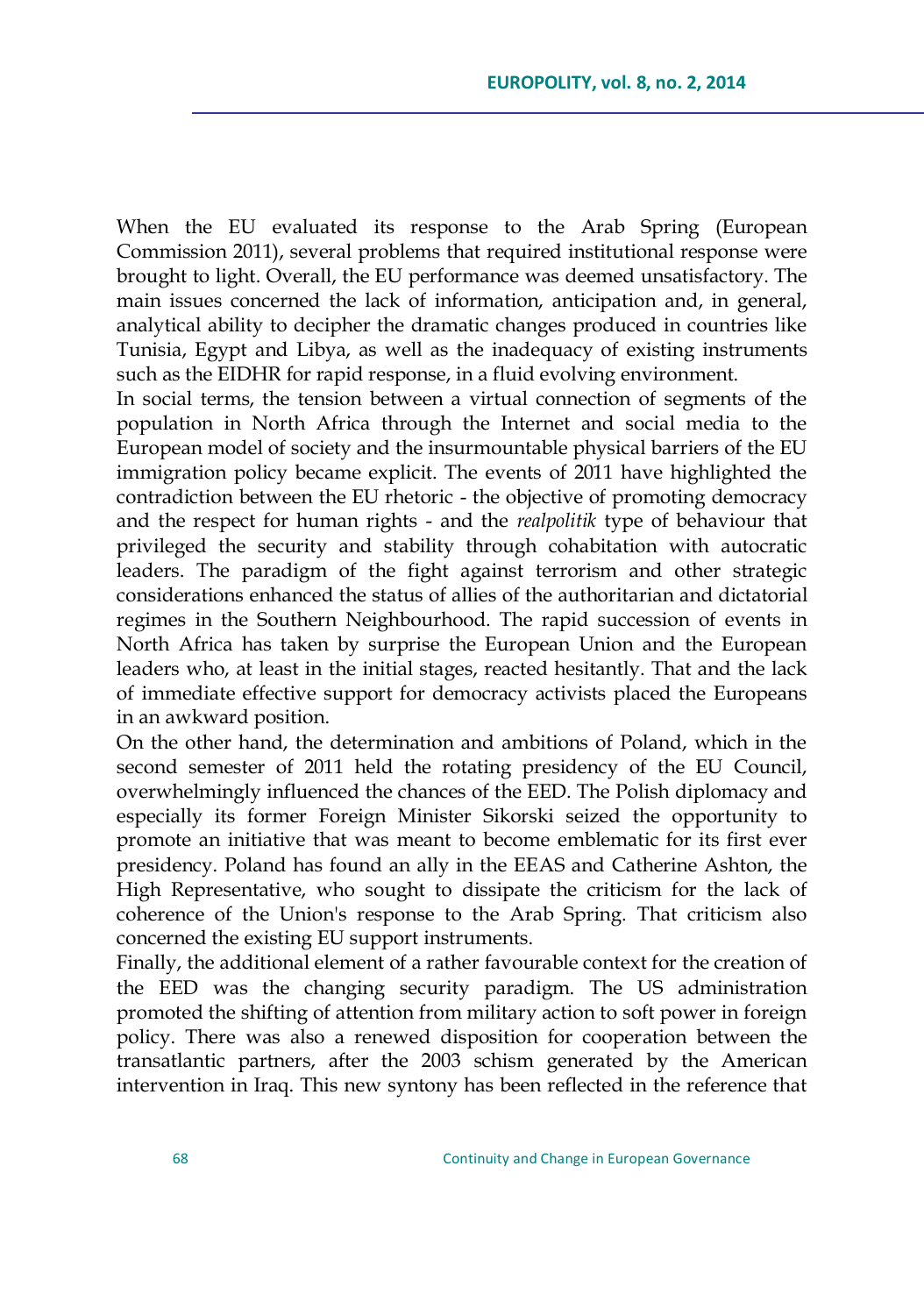the National Endowment for Democracy - NED - represented for EED. Incidentally, one of the first EED's outreach actions was the symbolic conclusion of a collaboration agreement with NED.

#### **4. PRECURSORS**

The idea of an EU pastored foundation through which at least part of the funds devoted to democracy and human rights to be channelled is not a new one. It was repeated in the debates which accompanied the periodic review of EU financial instruments.

There is an inherent tension between the need for rapid reaction to dynamic events and the constraints arising from the complicated EU spending regulations. To allocate assistance by the rules generally applicable to EU money is incompatible with the flexibility required in atypical situations. The reality on the ground does not match the Brussels predefined funding models. Pro-democracy actors, individuals or groups, emerge spontaneously in extreme situations such as those generically called Arab Spring, or the Euro-Maidan in Kiev. There are not officially registered, have no coherent organizational structure, and no previous experience in accessing funds from the EU or from other donors. In countries with repressive regimes, the physical security or freedom of potential beneficiaries, or simply the difficulty to operate as a pro-democracy assistance provider severely limit the support that the EU could (and should) offer. There is also the case of emerging political actors in societies that have already begun the transition to democracy, as in Ukraine or Tunisia, or of the rudiments of political opposition, weakened by the pressure from the regime as in Belarus. This category is completely excluded from getting assistance from the EU or many other donors.

In other cases, relevant projects cannot be started (or continued) because of the temporary lack of funding (in need of *bridge funding*), or simply it is impossible to access funds for certain types of expenditure, such as premises or salaries for personnel, difficulties that face especially the emerging organizations (therefore in need of *seed money*).

In the mid 1990s, EU created the European Initiative for Democracy and Human Rights, managed by an outside agency (Řiháčková 2013), namely by the European Foundation for Human Rights - EHRF. Originally EHRF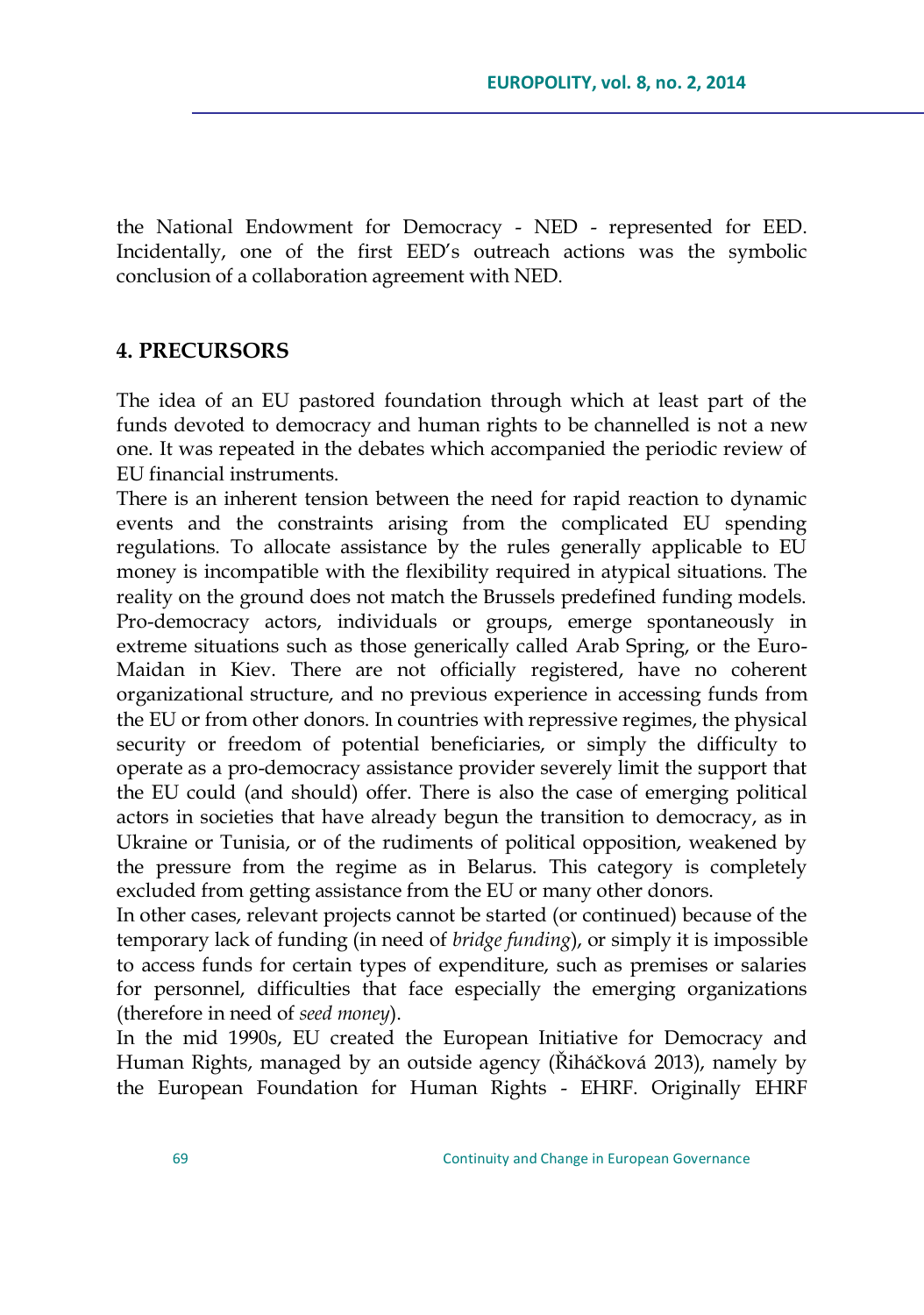provided technical assistance. Then it took over the management of the initiative altogether. The experiment ended in 1999, with the decision to create the European Instrument for Democracy and Human Rights - EIDHR, within the Commission. That decision was taken in the aftermath of the scandal that led to the resignation of the Santer Commission which reinforced the reluctance of the Brussels bureaucracy for initiatives developed beyond its control.

The subject re-emerged after the first wave of enlargement to the East and in the context of the negotiations on the Financial Perspectives 2007-2014. The establishment of the European Partnership Initiative for Democracy (EPD) has its origins in the 2006 debate on the reform of EIDHR. Among its promoters were members of the Democracy Caucus in the European Parliament, and civil society organizations, such as the Netherlands Institute for Multiparty Democracy. The Czech Republic, then the President of the EU Council, gathered the support of a number of like-minded countries, such as Sweden, the Netherlands, Britain, Poland and Slovakia. The original plan was to create a foundation that would receive direct funding from the Commission, as well as contributions from the founding states. The idea has met resistance in other Member States, which advocated in favour of the use of existing (readjusted) EU instruments. The Commission, on the other hand, refused to grant funding. And the German political foundations did not hesitate to signal its lack of interest for possible EU competitor. Eventually, the EPD was founded in April 2008, without being greeted with great enthusiasm, even from its original group of supporters, of which only the Czech Republic and Poland remained, and, more importantly without a solution for a sustainable budget.

#### **5. THE COMMUNITY METHOD AT WORK**

The context that did not favour in 2008 the creation of a flexible instrument for rapid European intervention in situations where the EU classical instruments could not work, has changed dramatically in the coming years.

In the aftermath of the Arab Spring, the European External Action Service presented to the Political and Security Committee, on November 15, 2011, the general coordinates of a new European initiative, the European Endowment for Democracy. The proposal was further discussed within the Council's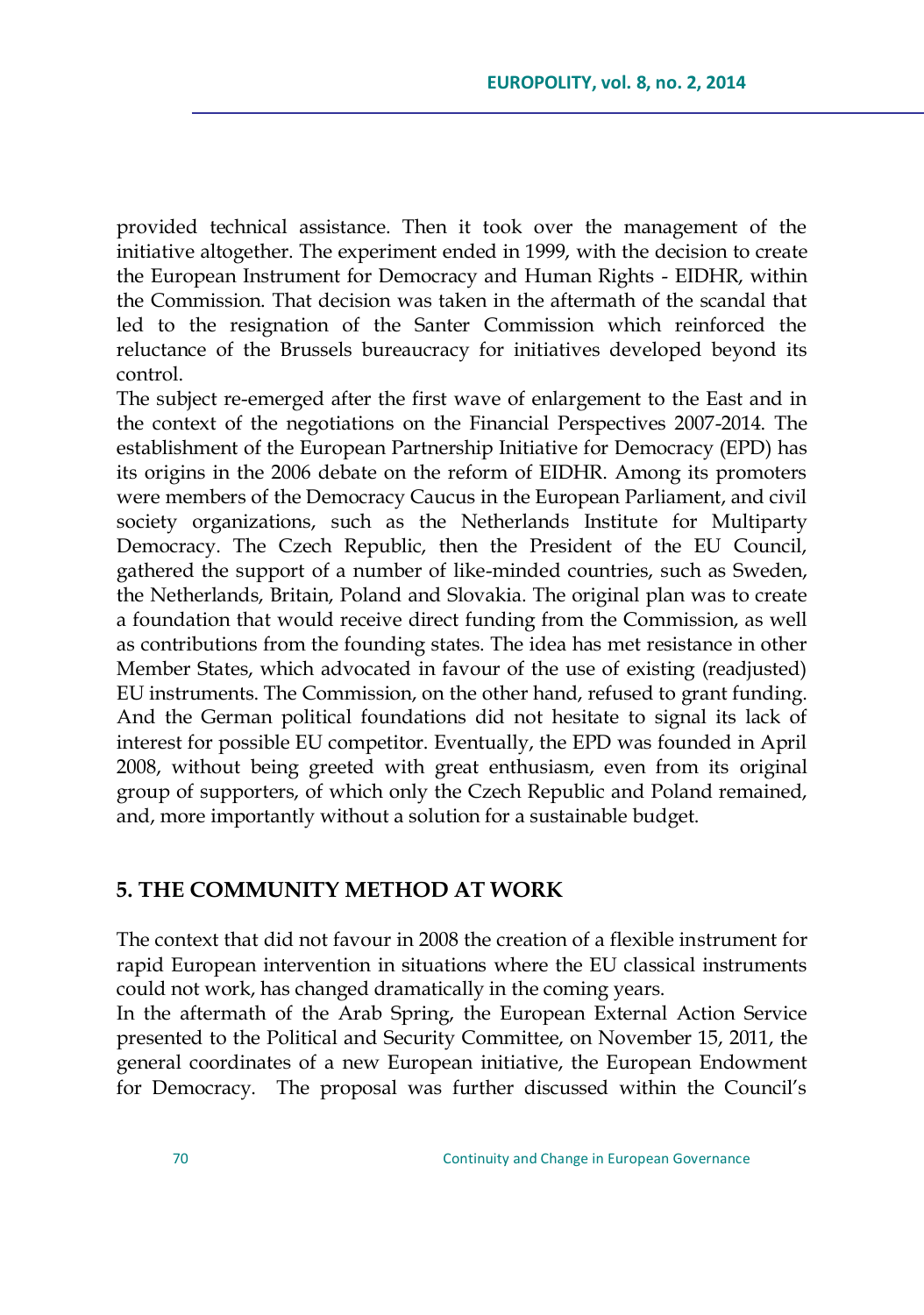structures, the specialized working groups, Maghreb-Mashreq (MAMA), and Eastern Europe (COEST). In parallel, the Polish diplomacy promoted the initiative in the capitals of the Member States, with a view to gaining support to launch the Endowment as part of the revision of the Neighbourhood Policy. The official presentation of the proposal was prefaced by a joint letter of the High Representative, Catherine Ashton, and the Polish Foreign Minister, Radoslaw Sikorski, which mentioned the creation of an "international fund" financed by contributions from Member States and, in equal proportion, by EU money. It was to remain open to the participation of the EFTA and candidate countries. It also was to operate as a private entity, with financial and procedural rules set independently by its governing bodies. The initial geographical mandate was to cover the European neighbourhood, although it was suggested that it should remain open to responding to other pressing political priorities arising in various countries. The perspective to achieve a global mandate was also mentioned.

Despite the Polish voluntarism, the idea was not a novelty. The creation of an endowment to support political parties, unregistered NGOs, trade unions and other social partners had already been introduced by the Joint Communication of EEAS and the Commission, of 25 May 2011, a New Response to a Changing Neighbourhood, i.e. a strategy to position the EU in relation to the events in North Africa and to the Eastern Partners' expectations. The point of departure was that the EU support for political reforms in its neighbourhood had so far limited results. It advocated, for instance, for an increased flexibility and adequate responses to rapid developments in some of the neighbouring countries.

The document specifically referred to the establishment of the European Endowment for Democracy, alongside a Facility for Civil Society, which became operational in 2012, with a budget of 26.4 million Euros, focused in its first year on increasing the capacity of civil society to network, to promote reform at the national level and to monitor the actions of the government. For the second year it received 45.3 million Euros to support the civil society engagement in public policy dialogue.

The ideas promoted by EEAS and the Commission, including the initiative to create in parallel the two new instruments were accepted by the Member States and included in the Council conclusions of 20 June 2011. Starting from there, EEAS initiated a dialogue within the specialized working groups -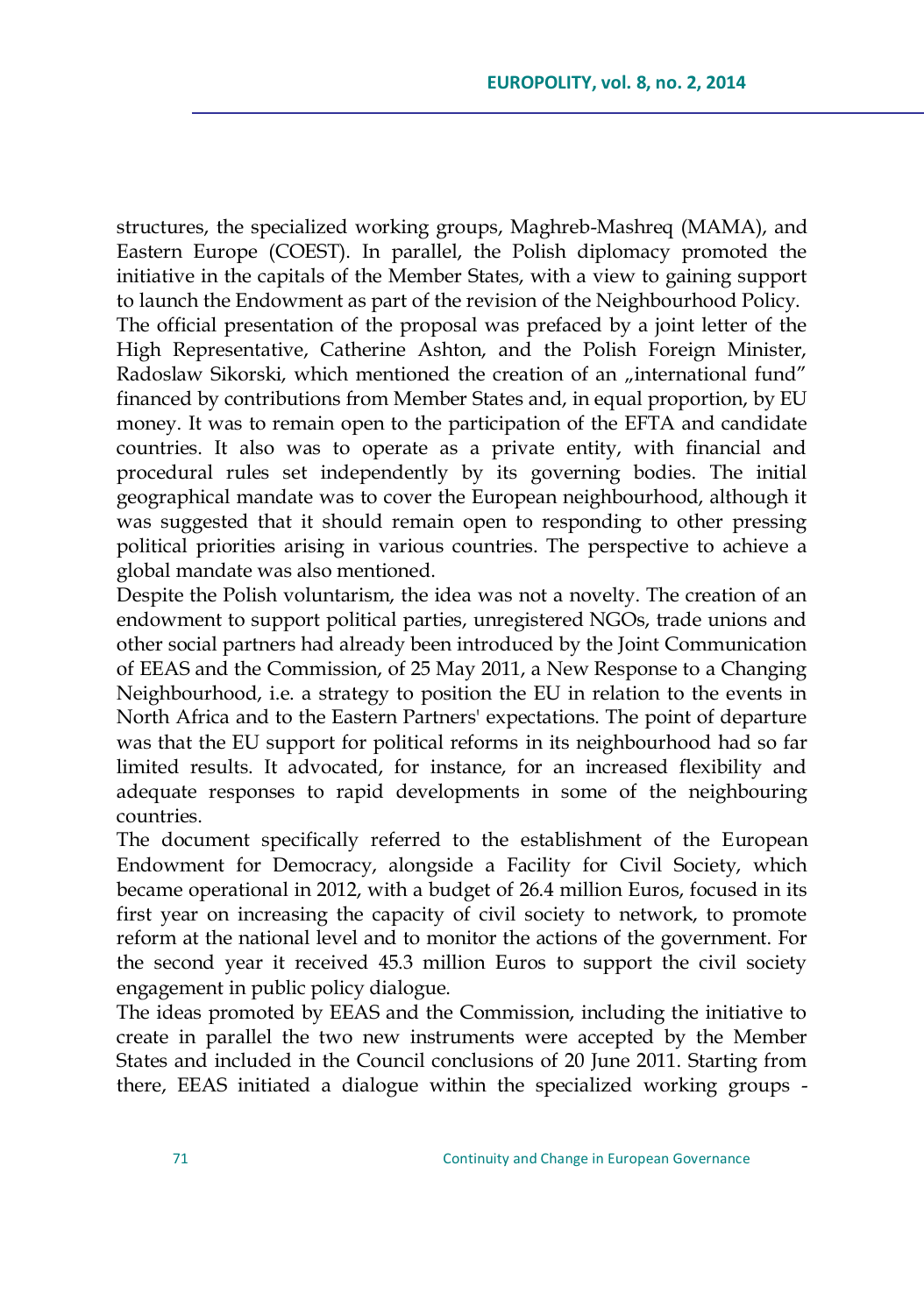COEST and MAMA. It there stated that the proposals were the result of an internal reflection both within the Commission and EEAS on how to respond to the criticism of its delayed reaction to changes in the Neighbourhood<sup>1</sup>.

The positions expressed by the Member States were rather cautious, the initial discussions highlighting a number of ambiguities that will mark the EED profile. Among them was the geographical mandate, the majority favouring a limited scope (at least initially) to the Neighbourhood. One of the technical arguments put forward was to correlate the geographical mandate with the main EU funding resource, i.e. the European Neighbourhood and Partnership Instrument. At that stage, the lack of clarity of the mandate itself, operational model, rules of procedure or thematic priorities prompted some of the Member State to underline the need to avoid duplication with existing EU instruments. One of the most sensitive points of the negotiation was whether to include among the beneficiaries of EED activities the political parties or opposition movements, being raised the concern that the EU may be accused of interference in internal affairs. With regard to the EED budget, the need to ensure transparency and compliance with the EU expenditure rules was also mentioned. A distinct note emerged during the negotiation of the possible participation of the candidate countries. The discussions echoed the political stakes of some Member States that wanted to block a hypothetical involvement of Turkey.

These preliminary discussions have highlighted the paradox of using the EU institutional framework to define the parameters of a private entity, created by components of the Union, states and institutions, but meant to become autonomous.

In December 2011, the foreign ministers approved the "Declaration on the establishment of a European Endowment for Democracy**"**, a political document which listed the elements of a mandate to create a private legal entity  $\binom{n}{n}$  International Trust Fund") with the aim to encourage and promote democracy in the European neighbourhood. The original mandate required that the support to be given through direct grants, in collaboration with relevant partners, to a number of beneficiaries – political actors, social or

 $\overline{a}$ 

<sup>1</sup> Report of the Romanian delegation after the first joint meeting of MAMA-COEST working groups, 18th November 2011.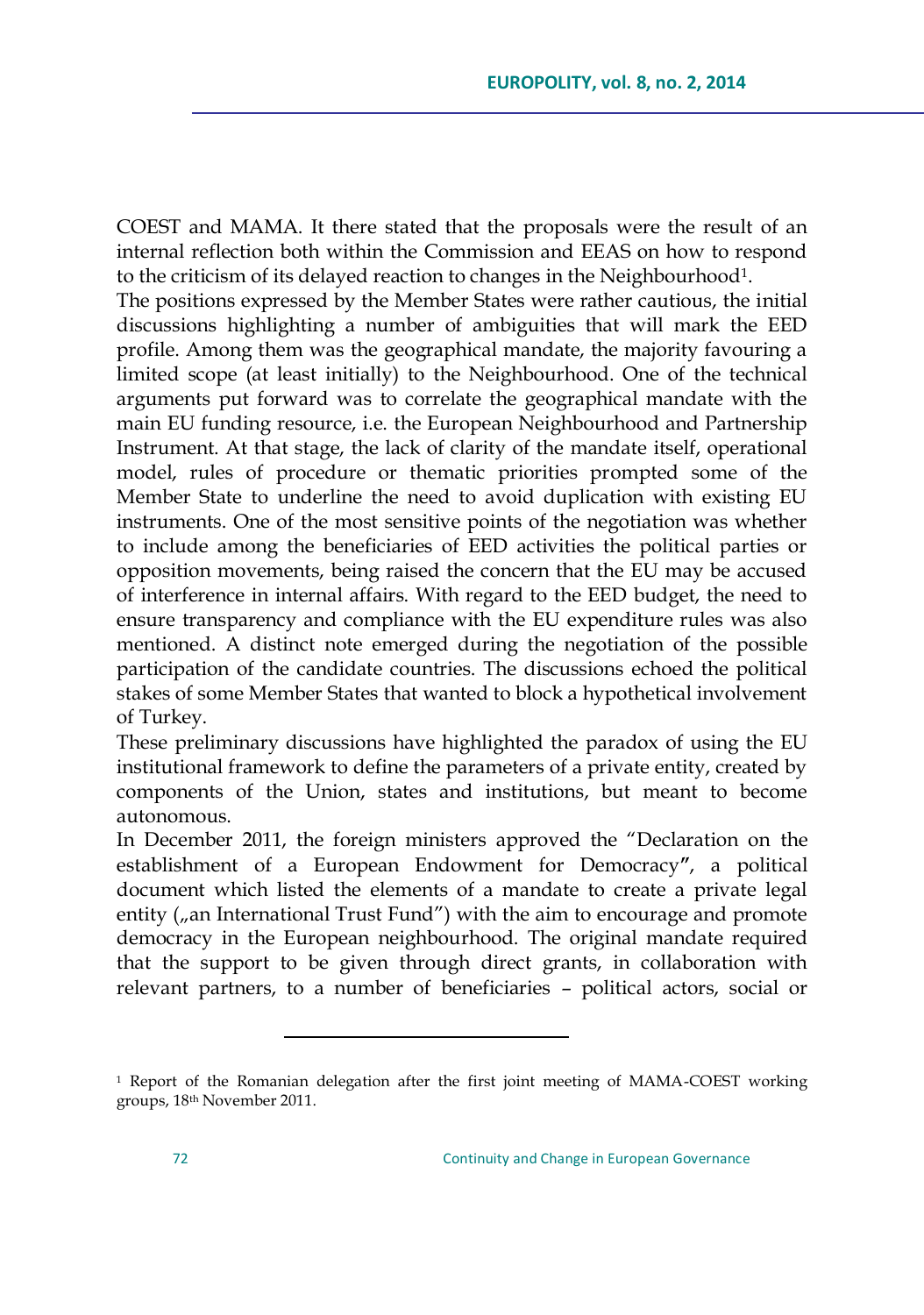political movements, civil society organizations, youth leaders, independent media, NGOs, including in exile. The Fund would be supported by a lean executive structure, cost effective, able to implement decisions quickly and in a flexible manner. The financing should be transparent, monitored and evaluated independently, although taking into consideration the constraints of confidentiality where the security of the recipients would be at risk. Another central element of that mandate was to ensure the synergy, complementarity and added value with respect to other EU instruments such as the EIDHR, IfS and ENPI, or instruments of the Member States.

The statute of the new entity was negotiated during the first half of 2012, in an *ad hoc* group, chaired by the EEAS Deputy Secretary-General. In addition to the Member States and the Commission, it included a representative of the European Parliament. The initial draft was submitted by the External Service.

There was a lengthy discussion on the nature of the EED - international organization or private foundation. Poland, which distinguished itself by a pronounced activism, proposed to negotiate an international agreement similar to the EU-LAC Foundation or the Visegrad Fund, but the consensus tilted toward the solution of a private entity under Belgian jurisdiction, based in Brussels. By that the ad hoc group avoided a long process of ratification that would have been necessary for the creation of an international organization. The Polish representative also pressed to differentiate between the contributing Member States and the rest, which were to be given an observer status. Only the contributing Member States were to be represented in the governing bodies and have nationals in the Secretariat. The collective wisdom inclined the balance towards an inclusive participation, open to all, and thus preserved the voluntary nature of national contributions, without any condition or limitation.

During the negotiations, the Parliament sought a share of 30% representation in the governing body, with 13 MEPs, invoking the need to ensure a presence that reflects the EP political algorithm. The consensus was to have 9.

Another discussion concerned the duration of the mandate of the elected governing bodies, including of the Executive Director. The opinions oscillated between a term of two years, renewable once, and one of five years. Eventually, it was decided to have an initial three-year cycle of operations.

During the negotiation, the group of the Southern Member States insisted on a balanced geographical approach between East and South, as a horizontal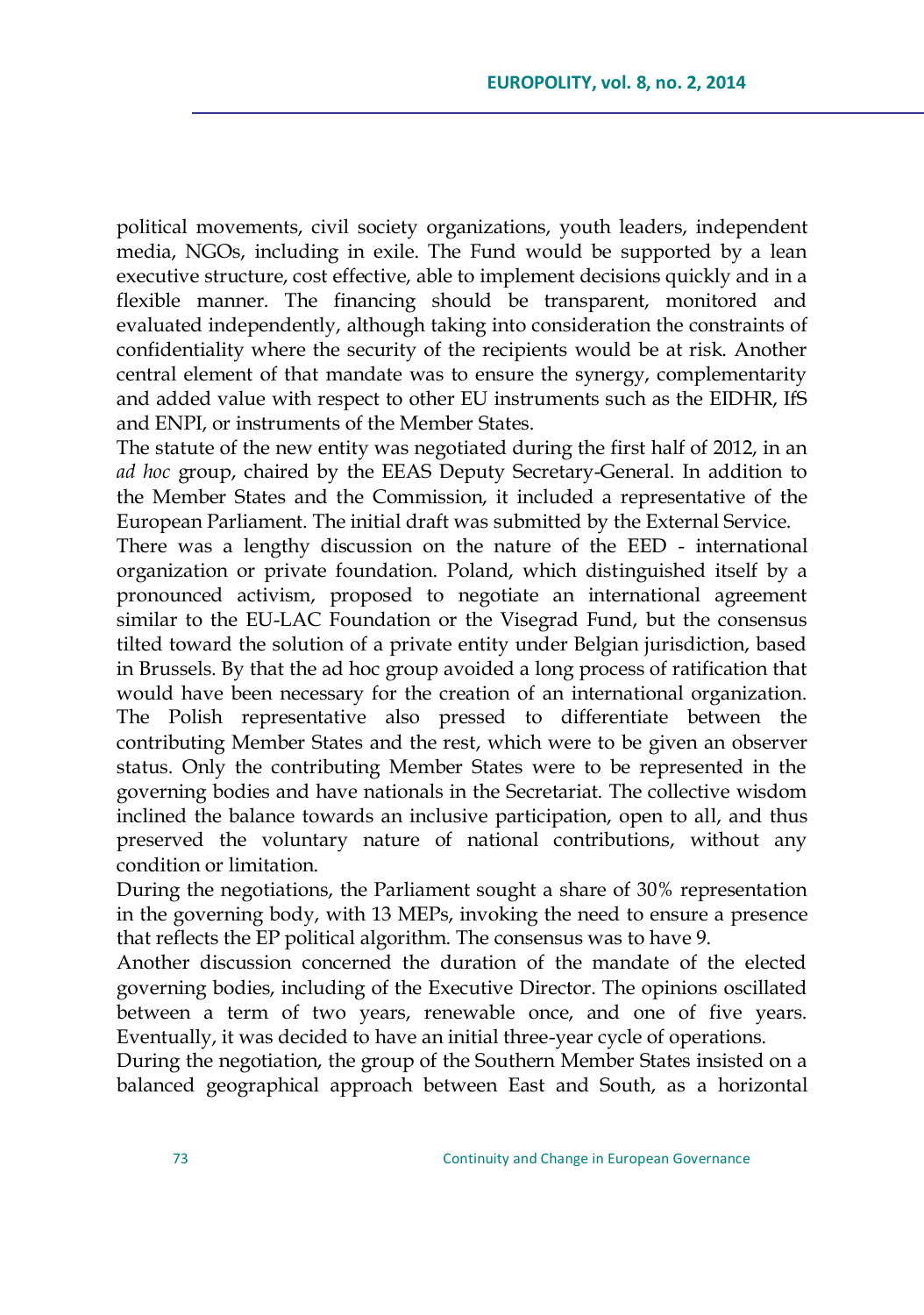principle for both the composition of the governing bodies and the EED's activities.

Eventually, the constitutive meeting was convened on November 13, 2012. It adopted the Statute, the Rules of Procedure of the Board of Governors, and a procedure for the appointment of the Executive Director. At the same meeting, were elected the representatives of the civil society from the candidates proposed by the Member States and the Parliament, as well as the members of the Executive Committee.

### **6. THE GOVERNANCE MODEL**

 $\overline{a}$ 

The organizational and decision-making model comprises three levels: Board of Governors, Executive Committee and Executive Director (supported by the Secretariat).

The main stakeholders are primarily the Member States. The EEAS and the Commission, have each a representative in the Board. The governmental group is numerically dominant, with 29 members, out of a total of 43, but short of reaching the 2/3 majority required for adopting decisions. It represents collectively the contributors to EED's budget. The Endowment has remained open to EFTA countries, thus Switzerland joint the EED1. In December 2013, Croatia, the newest member of the EU, became also a member of the EED Board.

Beside the governmental group, the Board includes 9 MEPs<sup>2</sup> and 3 experts from the civil society. This group exercises within the Board the political and public control over the EED activities. Together they can reach a blocking minority. In practice, however, its heterogeneity makes it unlikely.

The Board has the overall responsibility for the activities and finances of EED, and controls the Executive Committee, who exercises the executive authority, including granting the financial assistance. It is composed of seven members:

<sup>1</sup>Switzerland took part in the constitutive meeting and announced a contribution of 1 million CHF. <sup>2</sup>The Board elected as its first Chair the German conservative MEP, Elmar Brok. Also, the representative of the MEPs in the Executive Committee, Alexander von Lambsdorff, was elected as Chair.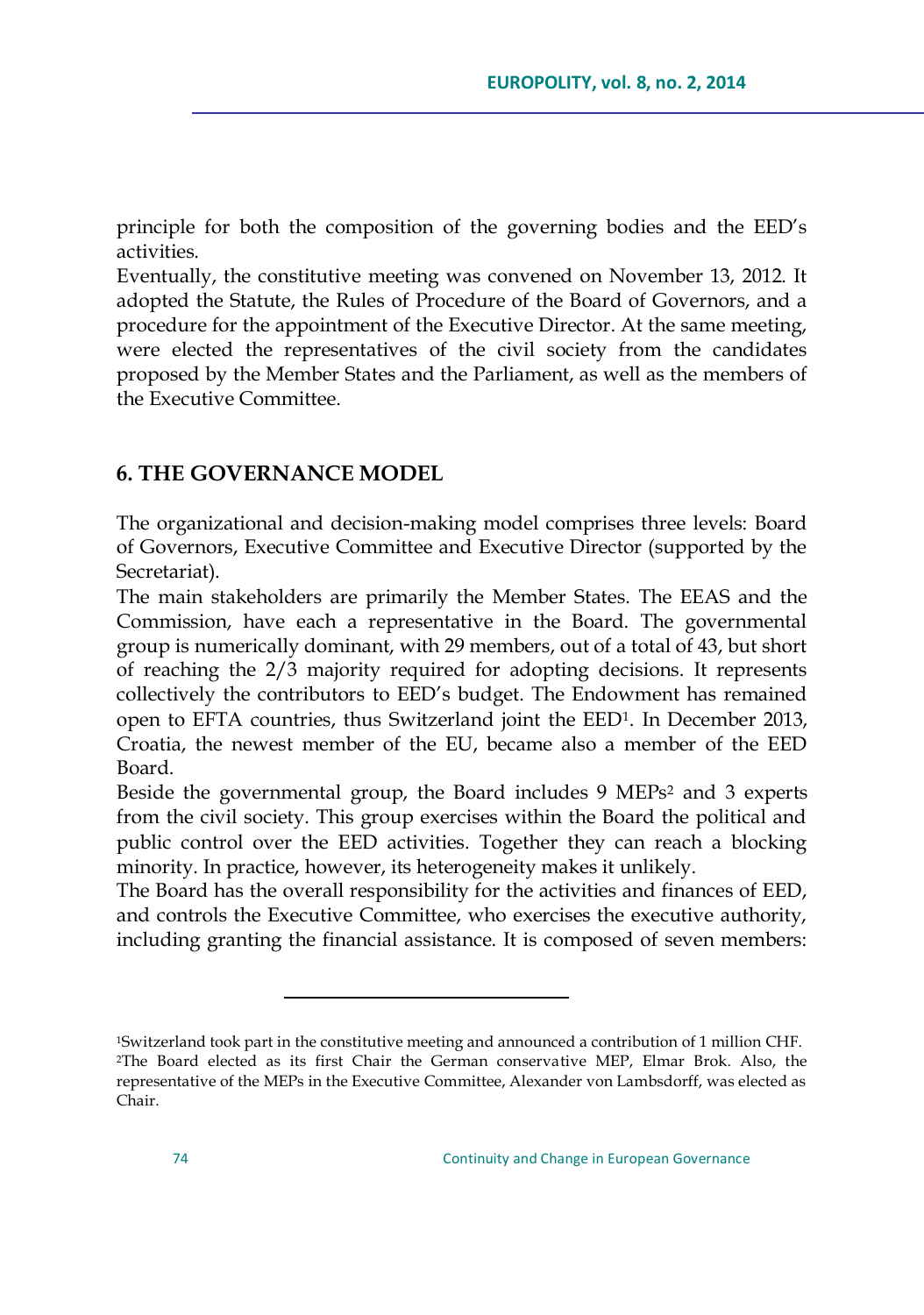one appointed by the MEPs group, two by the Member States<sup>1</sup>, the three civil society experts, and the Executive Director<sup>2</sup>.

#### **7. THE INCEPTION PHASE**

 $\overline{a}$ 

With the first meeting of the Executive Committee in December 2012, the inception phase of the EED commenced. The role of the Executive Committee was crucial in this early stage. It set the rules of procedure, priorities and the operational model, which defines the EED as an alternative to official assistance provided by the EU. A second phase was launched in July 2013, with the Secretariat fully functional, although the first financing decisions were taken later, in September. It is difficult to draw a precise line between the two phases, since the Executive Committee continued to draft key EED documents that were to be submitted to the Board in its December meeting. Once the Secretariat was fully operational, the Executive Committee turned to its main function, to examine and decide on the applications for grants.

The Executive Committee designed the operational and budgetary guidelines, the mission statement, and the slogan - *Supporting the Unsupported*. In particular, it established the guiding principles, i.e. flexibility, efficiency, nonprofit character, transparency, pluralism and non-partisanship, as well as the geographic balance between allocations to the South and East, or the gender perspective. It also introduced a reference to the experience of the transitions in Europe.

During the inception phase, it prepared a budget proposal and set the structure of the Secretariat. The Executive Committee was, also, directly involved in the selection of the staff. The size of the Secretariat has remained a

<sup>1</sup>The two representatives from the Member States are from Romania and Spain (thus respecting the principle of equilibrium between East and South).

<sup>2</sup>One of the first tasks of the Executive Committee was the selection of the Executive Director. Originally, the draft Statute as issued from the ad hoc group provided for a vote of the Board on proposals of the Members, therefore a political decision. During the constitutive meeting, the Board decided in favour of an open selection, with the core of the Executive Committee acting as selection panel. The Board then elected the Director from a list of three candidates, Jerzy Pomianowski, a former Polish Secretary of State.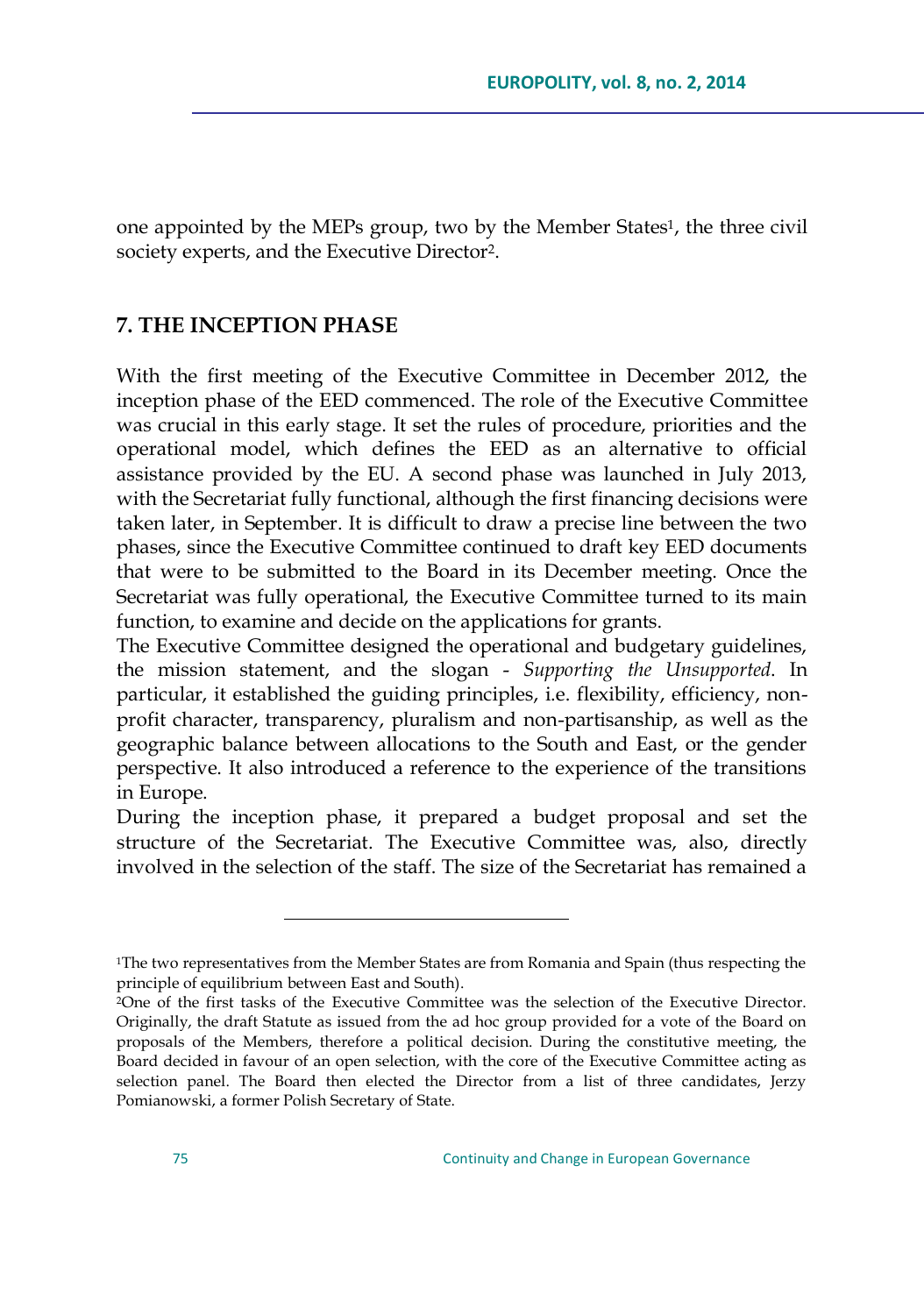point of on-going discussions with the Executive Director. So far the Executive Committee has resisted the pressure to expand the organigram, advocating alternative formulas to increase the operating capacity, such as the secondment of staff from Member States, internships or contracting local expertise in countries where projects are being implemented.

In parallel with the preparations for starting its operations, the EED sought to position itself within the donor community. In search of visibility, the EED Secretariat organized events in Brussels and elsewhere and provided a platform for organizations from the Neighbourhood to network with strategic partners (such as Freedom House or Carnegie Europe). In cyberspace, EED has developed a website in four languages - English, Russian, Arabic and French with information about the Endowment's activities and funding opportunities, a newsletter distributed electronically, and blogs of the beneficiaries. The applications are being received online, in any of the four languages.

#### **8. THE OPERATIONAL MODEL**

The EED operational model is based on an open financing cycle, demanddriven, with applications being submitted without any procedural limitation. It nevertheless seeks to identify synergies and complementarity with other donors so to ensure the added value of its intervention. The Secretariat might also assist the applicants to better their proposal, coaching them in order to increase the chances of meritorious ideas (often presented by inexperienced beneficiaries in a less elaborated way).

The decisions to fund a proposal are taken by the Executive Committee, as a collective decision-making body, by a majority of 2/3 votes (or 5 votes of 7). When deciding, the Executive Committee considers such criteria as the urgency, relevance, democratic commitment or the experience of the applicant. The monitoring of the approved projects is done on the basis self evaluation reports of the beneficiaries and input from local experts contracted by the EED. For emergencies, there is a special procedure of rapid online reaction from the Executive Committee members. For current activities, administrative and of outreach, the EU financial regulations are applied. There is also a specific procedure for cases where the operation requires confidentiality, in particular when it comes to risks for the personal safety of the beneficiaries.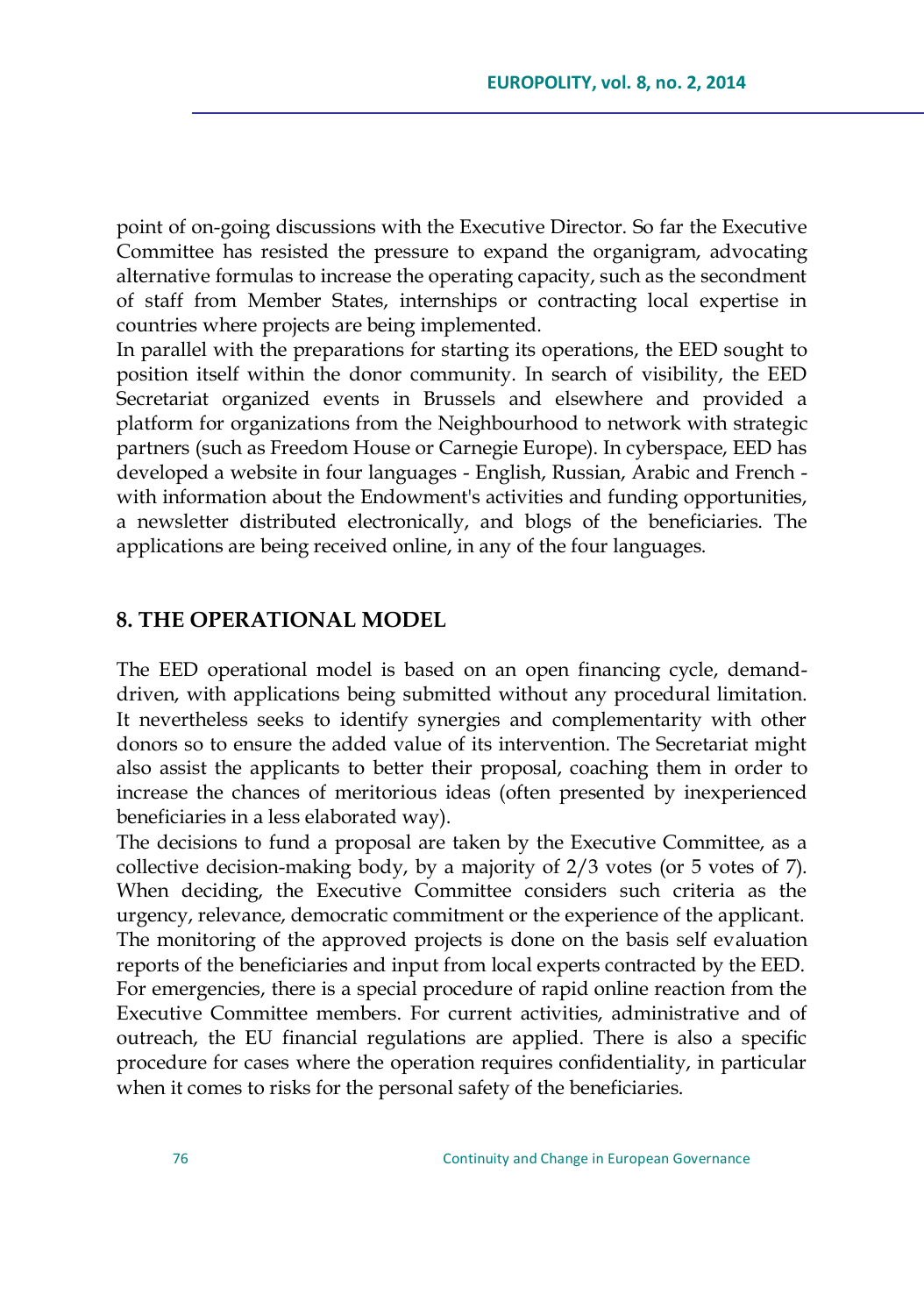The grants are at the centre of the EED operational model. The working procedures seek to ensure a proper balance between flexibility and the necessary guarantees for a transparent use of EU funds. These procedures were established in a much shorter period of time than other similar EU instruments. They simplified as much as possible the access to the assistance for those applicants that otherwise may encounter difficulties when applying for funding,

Finally, the applications are thoroughly examined by the Secretariat, and screened by the Executive Committee before a financing decision is taken, so as to exclude duplication with activities of other donors and to determine whether the EED support brings added value.

#### **9. THE BUDGET**

The EED budget has a hybrid nature, with EU funds for administrative, and operational costs, and voluntary contributions from the Member States for grants. This structure allows the EED to respond rapidly and in a flexible manner to applications from the field.

The component of the budget allocated to grants is not homogeneous. The majority of the contributions by the Member States come from the development assistance, or from specific programmes dedicated to the support of democracy and human rights. They also may be subject to conditionality. For example, some funds, such as those from the European Commission are disbursed only after their spending is audited. Other contributions from some Member States are intended solely for the Eastern Neighbourhood or may be engaged only in certain countries, such as Ukraine or Moldova.

On the other hand, only 13 of the 28 EU Member States have announced (and transferred) their contributions to the EED budget for 2013-2015 triennial funding cycle. The most important contributors, so far, are Poland (5 million Euros and the free use of the premises of its former embassy in Brussels), the Nordic countries - Denmark (4.5 million Euros) and Sweden (30 million SEK or approx. 3.6 million Euros) - and the Netherlands (1 million Euros), as well as Switzerland (1 million CHF). Other more modest contributions are coming from the Central and Eastern Europe: Bulgaria, Estonia and Romania (100 000 Euros each), Hungary (65 000 Euros), Slovakia (60 000 Euros), and Latvia (20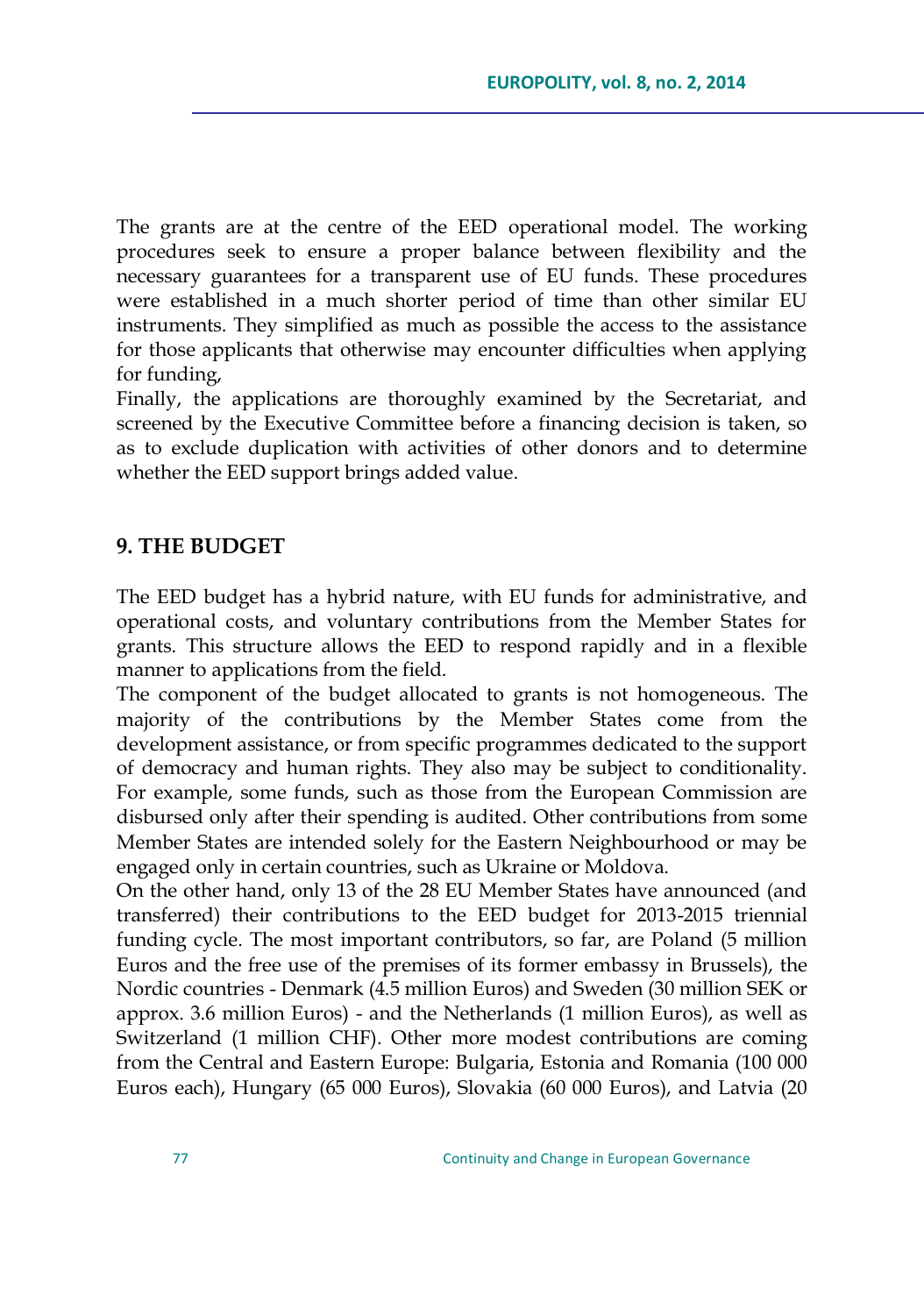000 Euros). Germany has put aside 1 million Euros, and the Czech Republic and Spain announced the intention to bring unspecified contributions. Belgium has provided the initial technical assistance and 20 000 Euros to cover the registration fees of EED as a private foundation. The European Commission has allocated 9.9 million Euros. The overall EED budget is about 30 million Euros, a rather modest amount when compared to other EU instruments, including the Facility for Civil Society.

There is a differentiated degree of involvement of the Member States, as it results from the list of the voluntary contributions. The North and East have demonstrated a higher interest for the Eastern Neighbourhood in relation to the EED's activities. The same type of interest has been expressed by Switzerland. Additionally, a grant for EED came from Canada, as part of a broader package of assistance allocated to Ukraine.

On the other hand, for various reasons, from the lack of resources because of the slow recovery after the economic crisis in a number of the Southern Member States, to a lack of interest or tradition to allocate assistance for promoting democracy in North Africa, the EU Southern flank is still in expectative. Although these Member States have a comparative advantage in terms of regional expertise and are at the forefront of the European interests in the Southern Neighbourhood, their attitude toward EED has been rather sceptical. Another observation is that there is still less involvement from the larger Member States, possibly because they prefer to channel their assistance through national programmes.

The asymmetrical involvement of the Member States with predominant interest for the Eastern Neighbourhood is in contradiction with the founding principle that calls for a balanced approach towards the two dimensions. Until now the EED managed to respect this principle – the assistance provided in the East and South was equal in volume, despite the higher number of applications from the East. There is, nevertheless, a budgetary pressure to differentiate, and it may be increasingly difficult to resist it.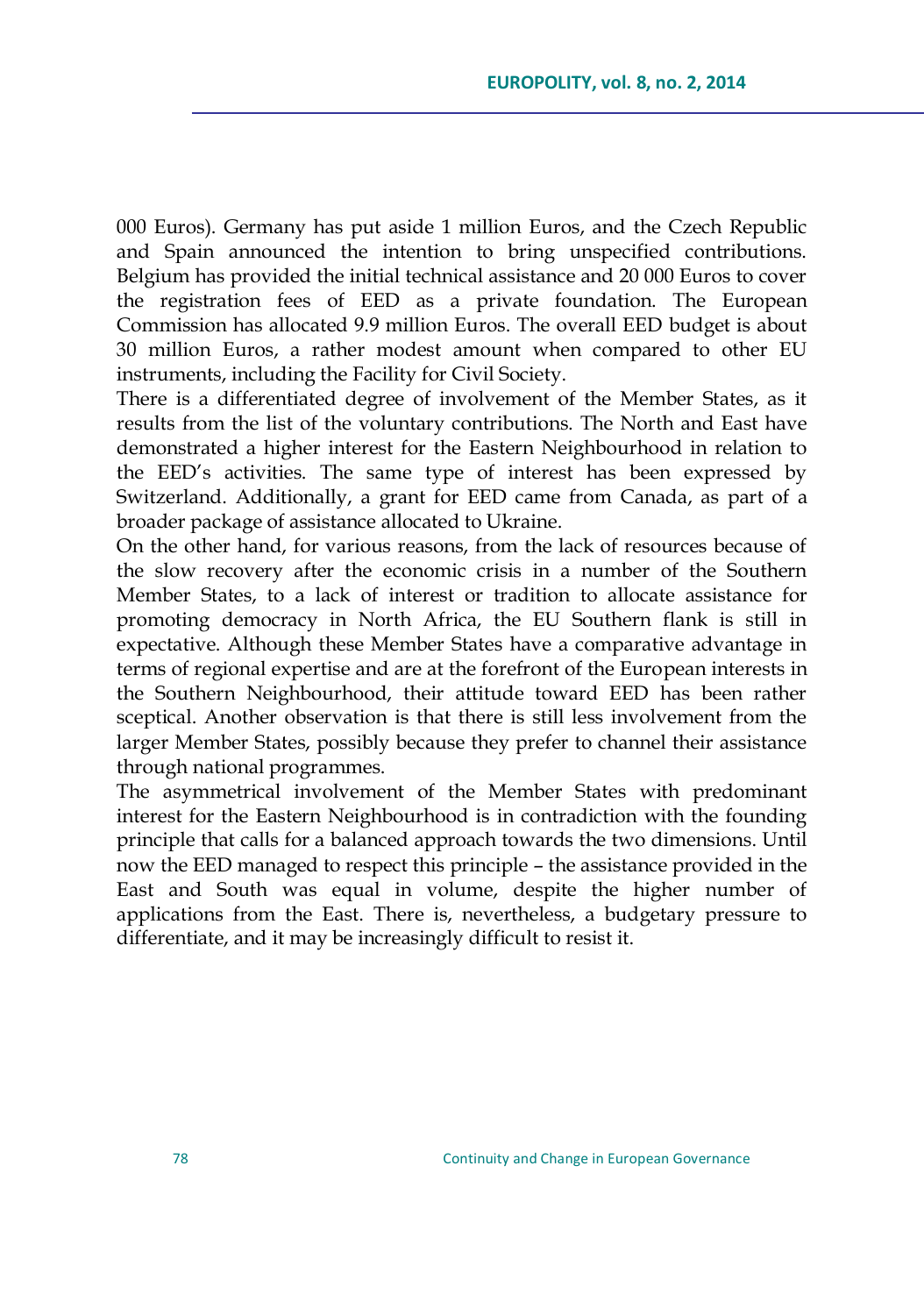## **10. THE OPERATIONAL PHASE**

The EED began its operations in September 2013, when the Executive Committee approved the first application. In less than nine months, the EED was able to define an operating model to finally be tested in practice.

From September 2013, until June 2014, the EED received nearly 1 000 applications, most coming from East (562), and 363 from the South. Of these, the most numerous were from Ukraine (171), in particular after the events in Kiev. A considerable number of applications came from all of the Eastern partners (93, Azerbaijan; 86, Belarus; 80, R. Moldova; 61, Georgia; 59, Armenia). Among the partners in the South, Tunisia, Egypt and Palestine had the higher number of applications (about 70 in each case), with fewer applications received from Libya and Algeria.

The majority of the applications came from registered organizations (807), but there were also 112, from unregistered entities, and 78, from individuals.

The grants in the East represented 52% of the total (about 3 million Euros), while the South was granted approximately 2.8 million Euros. The average size of a project approved in the East was 48 000 euro, and 74 225 Euros, in the South. The EED approved a total of 63 projects from the East, and 38 from the South. 90% of the funds (about 5.2 million Euros) were approved by the ordinary procedure, while the emergency procedure was applied for about 600,000 Euros.

The grants were awarded in all 15 countries covered by the EED's geographical mandate, the most significant amounts reaching Azerbaijan (over 900 000 Euros), Ukraine (over 780 000 Euros), Egypt (750 000 Euros), Syria (500 000 Euros) and Belarus (about 500,000 Euros).

Most projects (totalling about 3 million Euros) fall within the funding priority no. 1. - Pro-democracy projects to advance pluralism (actors who were otherwise non-eligible for funding through EU instruments or other support schemes), followed by the priority no. 2 . - Funding for basic operations (approximately 1.2 million Euros). After the thematic area, most funds were directed to political movements (about 830 000 Euros), media and democracy (about 780 000 Euros), direct support for media (about 750 000 Euros), citizen participation (about 530 000 Euros).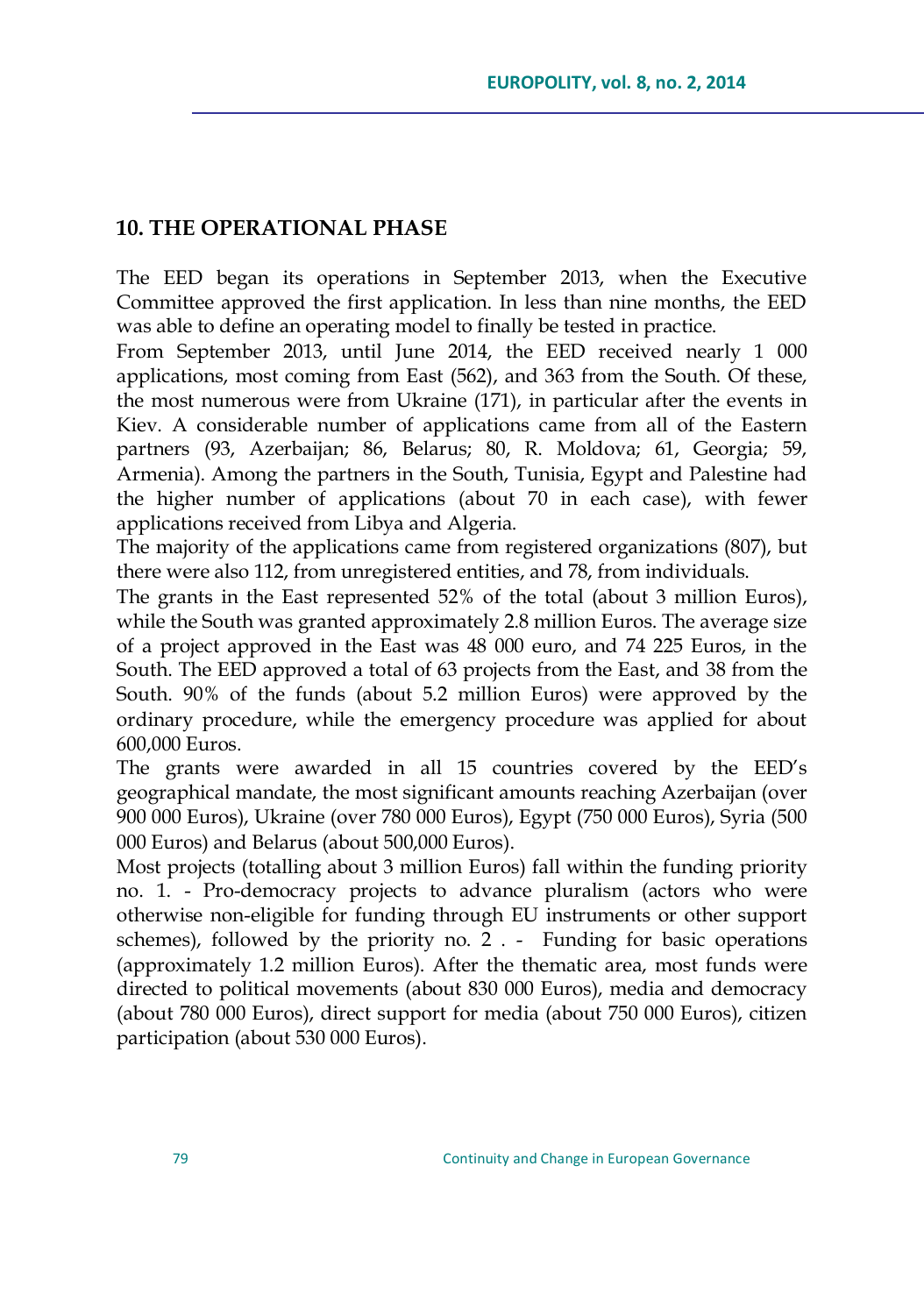## **11. CONCLUSIONS**

The first positive element about the EED is its very existence, its success to become operational in a short period of time, when compared with other similar initiatives of the EU. For this to happen it has been essential the political will both of the Commission and the EEAS to equip the Union's external action with a *sui generis* instrument that can be used in a flexible manner.

Equally important for the viability of the EED model has been the commitment of the Member States, in particular the Nordic and Central and Eastern ones. The sustainability of the Endowment depends on this key element of its special character, the involvement and contribution of the Member States. Therefore, one of the major challenges ahead is to attract the support also from the Southern flank.

It also needs to prove its vocation to become embedded within the EU institutional framework in order to secure its survival on the long term. The initial support of some of the Member States was influenced by the political context that has evolved since 2011, and it might not be there in the future.

Its governance and operational models were tested in its almost 2 years of existence. EED demonstrated that can function well and achieve its objectives. In particular, the Executive Committee has played an essential part in the success of the inception phase. It managed successfully the process that led to the EED's conceptual framework and distinctive profile within the international donor community. Despite the diversity of its composition (diplomats, politicians, civil society activists), the Executive Committee functioned from the onset as a coherent group, relying on the complementary of the expertise of its members.

After more than 100 projects have been approved and are underway, it is now time for the EED to strengthen its capacity to monitor and evaluate the results and to initiate a reflection on ways to measure the impact of its support. Moreover, given the geographical area covered by the EED and the variety of situations, it needs to establish strategic objectives in the countries of interest, taking into account the specific political context.

Although legally the EED continues to be a private foundation, its profile has been rather assimilated to that of an international governmental organization. This perception has been reinforced by the composition of its membership,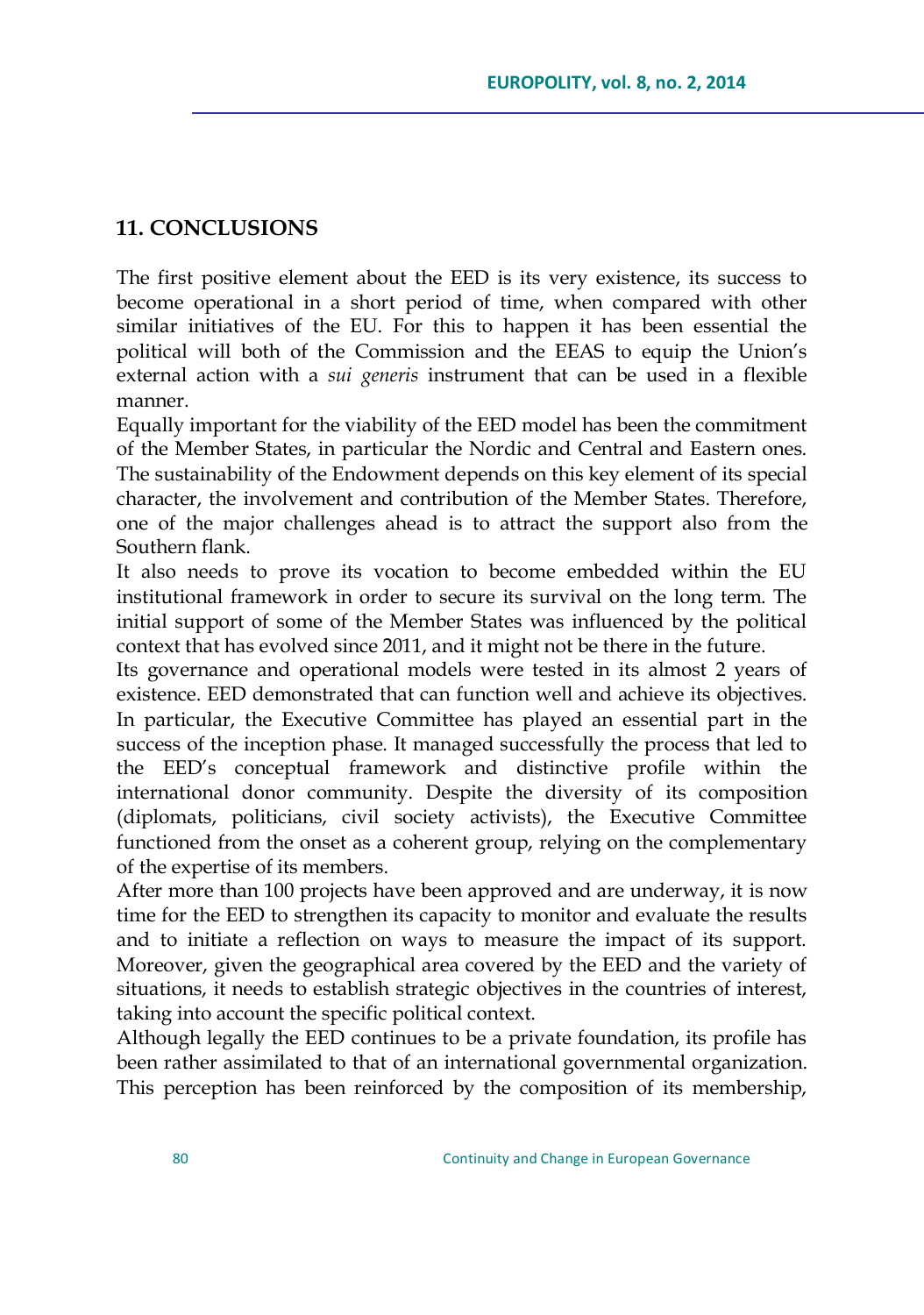dominantly governmental. This ambiguity is useful as long as the Endowment operates in fluid environments and needs flexibility for managing atypical situations. Reporting and monitoring methods employed by the Endowment are inspired by the governmental ones, and therefore more elaborated and stricter than those of a private entity.

The uniqueness of its profile is emphasised by the hybrid budget, with on the one hand, voluntary contributions from Member States, and on the other, funds from the Commission for administrative, operational costs.

One of the specific issues that it must address is the perception of its closeness to Poland, the so-called Polish-ness. Its initial success should enable the EED to emancipate itself from this paternity. The latest expression of the tension between the perceived Polish ownership and the EED need to assert its autonomy was the rather abrupt proposal presented in June 2014 by Poland to expand the geographical mandate to Russia, as a response to the crisis in Ukraine. The proposal was received with caution by the rest of the Board, which opted for a further reflection on the political and operational implications of such a step.

The sustainability of the EED depends also on its ability to consolidate itself as a new form of expression of the European external action, a more subtle one, that rely on the partnership between the Member States and EU institutions, and resources from the toolbox of the civil society.

A distinctive feature of its design is to search for synergies with partners both from the donor community and the potential beneficiaries. The hybrid, and to some extent ambiguous nature of the EED, as a private entity established by an initiative from the governments, and negotiated within the EU framework, is consistent with the complex fabric of the post-modern international environment.

Another expression of its novelty is the use of Internet and social media for its major operations, in particular for receiving applications for grants, as well as for outreach activities.

Overall, the EED has been well received, and welcomed by the activists in the European Neighbourhood. The negative reaction was limited to a few critical mentions in the media in Russia or Azerbaijan, and in some official documents or statements from Belarus and Egypt. It does not mean though that the EED will have not made it on the radar of the neighbouring authoritarian regimes.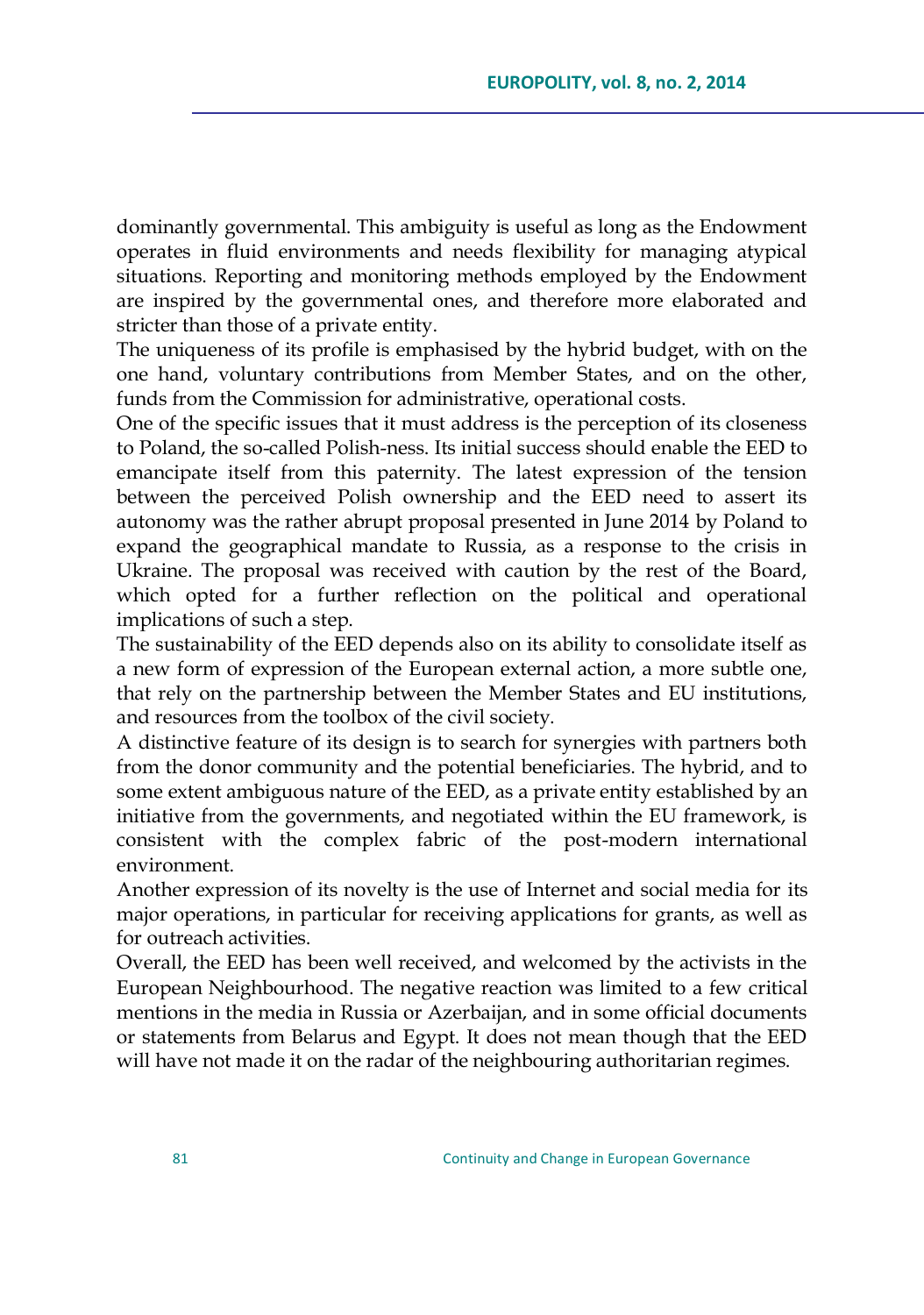In response to the Arab Spring, the EU has introduced in the public debate the concept of "*deep and sustainable democracy*", which is at the core of the strategic mission of EED. It is a *sui generis* entity, of a hybrid nature, a new form of expression of the EU external action, adapted to a fluid, fragmented international environment, and combining the flexibility of its private legal character, with its governmental ownership. In order not to be just a shortlived experiment, it needs to overcome the challenge of sustainability.

## **REFERENCES**

- Lutsevych, Orysia. 2014 (June 7). "Inception Phase Review. European Endowment for Democrac*y."* Commissioned by EED and presented on 25th June, 2014 to the Board of Governors (internal document).
- Odone, Cristina. 2014. "New Kid on the Block Can the European Union prove a success at exporting democracy?" *Foreign Policy (Democracy Lab)*, February 11. Accessed June 1st, 2014 a[t www.foreignpolicy.com.](http://www.foreignpolicy.com/)
- Řiháčková, Vera. 2013. "Great Expectations: The launch of the European Endowment for Democracy should mark the beginning of a new era of EU democracy assistance.‖ *PASOS (Policy Association for an Open Society)*. Accessed January 31, 2013 at [http://pasos.org/wp](http://pasos.org/wp-content/uploads/2013/03/great-expectations-vera-rihackova1.pdf)[content/uploads/2013/03/great-expectations-vera-rihackova1.pdf.](http://pasos.org/wp-content/uploads/2013/03/great-expectations-vera-rihackova1.pdf)

### **PUBLIC DOCUMENTS**

- \*\*\* 18764/1; PESC 1677, COEST 508, COMAG 138: *Declaration on the Establishment of a European Endowment for Democracy,* at [www.democracyendowment.eu](http://www.democracyendowment.eu/)
- \*\*\* EED. 2012a. *Rules of procedure of the Board of Governors* (internal document)
- \*\*\* EED. 2012b. *Statutes: European Endowment for Democracy*, at [www.democracyendowment.eu](http://www.democracyendowment.eu/)
- \*\*\* EED. 2013a. *Financial Statement for the Year Ended at 31 December 2013* (internal document)
- \*\*\* EED. 2013b. *Guidelines for EED Monitoring and Evaluation* (internal document)